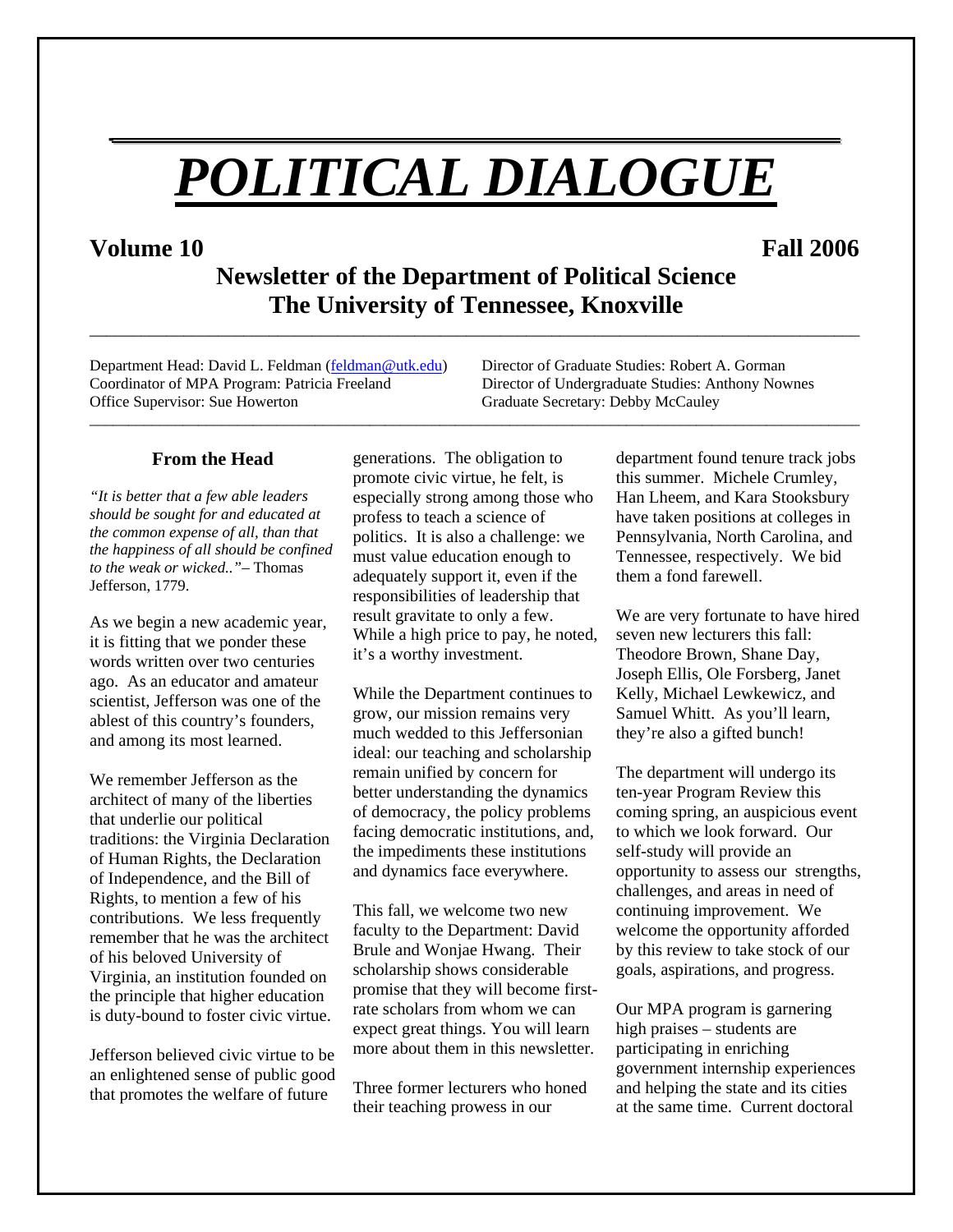students, meanwhile, are presenting their research at national meetings.

We continue to be proud of our undergraduates who are involved in enriching internship, mock trial, and study abroad opportunities. We are also honored to house the Tennessee General Assembly's legislative internship program – and are an acknowledged statewide leader in this important effort.

The Department's high-quality research continues to be reflected by the articles and books published by our faculty. A growing number of honors, special appointments, and other forms of recognition further testify to our strengths.

In closing, we thank our alumni and friends for your generous support of our programs this past year through endowments, scholarships, and other gifts. This support makes possible student and faculty research, speakers, scholarships, and other activities. Tell us what you've been up to! We want to hear from you.

#### *- David Feldman*

# **Department Welcomes David Brule and Wonjae Hwang**

We are delighted to welcome two new faculty with expertise in International Relations – a growing and vibrant area of scholarship and teaching in the department.

**David Brule** received his Ph.D. from Texas A&M University and taught at the University of North Texas before coming to UT. His dissertation, entitled *Public Attitudes Toward the Use of Force*  *and Presidential Crisis Responses*  has served as the basis for publications appearing in *International Studies Perspectives* and a chapter in a forthcoming book. Professor Brule will teach graduate and undergraduate courses on U.S. Foreign Policy, war and peace, and conflict resolution.

**Wonjae Hwang**, who received his Ph.D. from Michigan State University in 2004, most recently served as a post-doctoral fellow at the Center for International Studies at the University of Missouri-St. Louis. His dissertation was entitled *Globalization, Political Costs and Strategic Decisions* and he has published an article in *American Journal of Political Science* and a chapter in an edited book entitled *Argentine Democracy.* Professor Hwang will teach graduate and undergraduate courses in political economy and international organization.

# **Department Bids Goodbye to Veteran Lecturers, Welcomes New Instructors**

This summer, the department bid a fond farewell to **Michele Crumley** who taught courses in international relations and led a group of UT students on a mini-term course in Moscow and St. Petersburg, Russia. Michele has taken a tenure track position at Mercyhurst College in Erie, Pennsylvania.

**Kara Stooksbury**, who received her Ph.D. from UT and taught courses on Law and American society, has landed a position at her undergraduate alma mater – Carson Newman College – in nearby Jefferson City, Tennessee.

Finally, **Han Lheem**, who also received his Ph.D. from UT, has taken a tenure track position at Fayetteville State University in North Carolina, where he will be teaching courses in Asian politics and comparative government.

to to meet growing enrollment due The department has hired seven new lecturers in a concerted effort Tennessee's Lottery Scholarship program and other factors. The new instructors who have joined our gifted stable of lecturers are:

#### **Theodore Brown, Jr**. (B.S.

University of Tennessee, 1971; J.D., Vanderbilt University School of Law, 1978). Ted was born in will also serve as Adjunct Professor (History, *summa cum laude*, Memphis in 1949 and grew up in Etowah, Tennessee. He practiced law in Atlanta for twenty-five years before joining the department. He in UT's College of Law.

written articles about Kefauver, the At UT, Ted catalogued the papers of Senator Estes Kefauver. He has law, and political and legal history, and is writing a book on Kefauver. His interview on Kefauver's investigation of organized crime was included in the documentary *Las Vegas and the Power of Money* that aired on A&E in 2002.

Gore, Sr. in 1969–1970 and is co-(Charles Reagan Wilson, ed.); Ted also served as a staff member to the late U.S. Senator Albert editor, with Professor James W. Ely, Jr. of Vanderbilt University School of Law, of *Legal Papers of Andrew Jackson* (UT Press, 1987). He is also author of articles appearing in *Vanderbilt Law Review* (1979); the *New Encyclopedia of Southern Culture*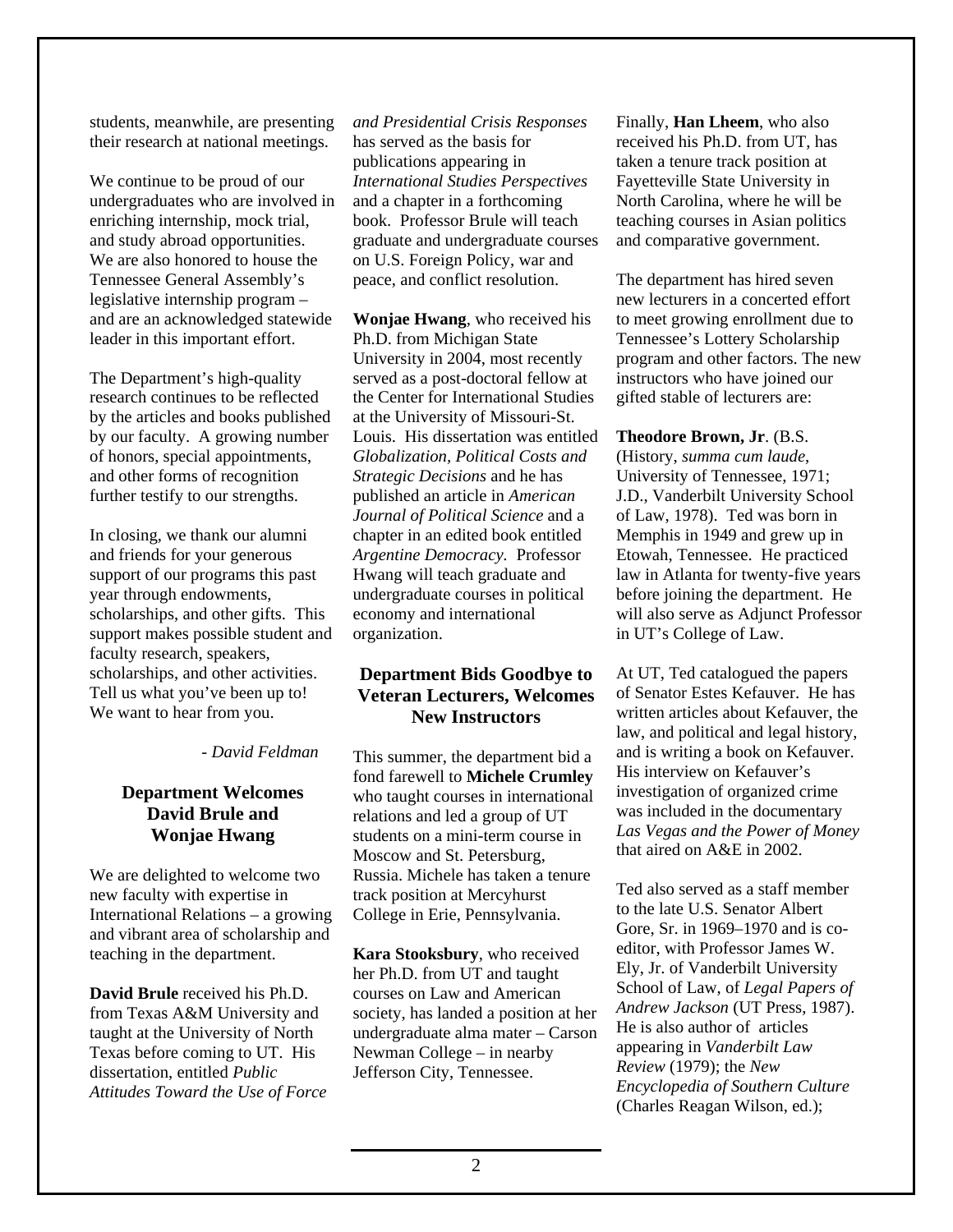biographical profiles of Tenne ssee Supreme Court Justice W illiam Harbison, and early Tennessee jurists John McNairy and John Overton in the *Tennessee Encyclopedia of History and Culture* (1998); and of articles appearing in *The Chattanooga Times* (1993), *the Progress ive Populist* (1996), and *A Histor y of the Tennessee Supreme Court* (U T Press, 2002) - honored by the Tennessee Historical Commissi on and Tennessee Library Association as most outstanding book published on Tennessee history in 2002.

**Shane Day** is a doctoral student in the Joint Ph.D. Program in Public Policy at Indiana University – Bloomington. A native of Washington State, Shane's field exams were taken in public policy, international relations, and environmental policy.

study of cross-scale linkages organizations, states, and non-state actors in the policy process; natural resource management, especially fisheries and forestry; the indigenous group self-governance, His research interests include the between international administration of international political and economic development programs; and, especially within federal governance systems.

degrees from the University of Washington in Seattle, passed the U.S. Foreign Service Exam, and affairs, and health care policy  $-$ He received MAIS, MPA, and BA worked for a variety of governmental and non-profit organizations, predominately in environmental policy, foreign most recently with USAID in Kosovo, the United Nations

Foundation, and the National Research Council at the National Academies of Science.

Shane is an avid traveler, having wandered in over 50 countries worldwide and all 50 states, and he snow skiing, cooking, collecting lived, worked, studied, and/or enjoys hiking, camping, fishing, music, and playing guitar.

**Joseph M. Ellis** is a PhD candidate Pennsylvania. His specialty is in Political Science at Temple University in Philadelphia, comparative politics and post-Soviet political economy.

""The Adoption of the Flat Tax: Europe," will appear in the *AIC* Business Journal. He and his wife In December 2006, his article, Economic Ideas in Eastern Joanna live in West Knoxville.

having graduated from our doctoral program. Ole, who has his B.S. in **Ole J. Forsberg** is new to the department only in his current role, Mathematics and Physics from the University of Portland, and an MAT in Secondary Education from Johns Hopkins University.

He has recently presented papers at Istanbul, Turkey - the former at a conference on comparative studies, conferences in The Hague and where he focused on the subject of terrorism.

B.S. Economics, College of Charleston, 1980) is also no an associate professor and associate **Janet Kelly** (PhD, Wayne State, 1992; MPA, South Carolina, 1983; stranger to UT, having served in the department from 1999-2003 as department head.

Janet was the Albert A. Levin Professor of Public Service in the Maxine Goodman Levin College of Urban Affairs at Cleveland State University (2003-05). After returning to Tennessee – she became a lecturer at UT-Chattanooga and, for a short period, the acting city manager of Collegedale, Tennessee.

Janet has a wide range of expertise accounting, as well as some 25 of performance measurement in the underscores her reputation. She is sector performance measurement in public sector finance and years of experience in government finance. Her research and teaching public sector is well known, and an impressive record of scholarship co-author of *Performance Budgeting for State and Local Government* (with Bill Riverbank), M.E. Sharpe, 2003) and the author of over 40 monographs, journal articles, and special interest professional publications on public and budgeting and related subjects.

Kelly has also served as a fiscal analyst for the South Carolina Advisory Commission for Intergovernmental Relations (1984- 89) and as a budget analyst for the city of Charleston (1980-83).

Ph.D. graduate from the University **Michael Lewkowicz** is a recent of Illinois, Urbana -Champaign. His dissertation, *"Who Really Votes? An Examination of Differential Participation,"* explores the phenomenon of voting in some contests while abstaining from others on the same ballot.

His Bachelors in Journalism and Masters in Political Science are both from Marquette University.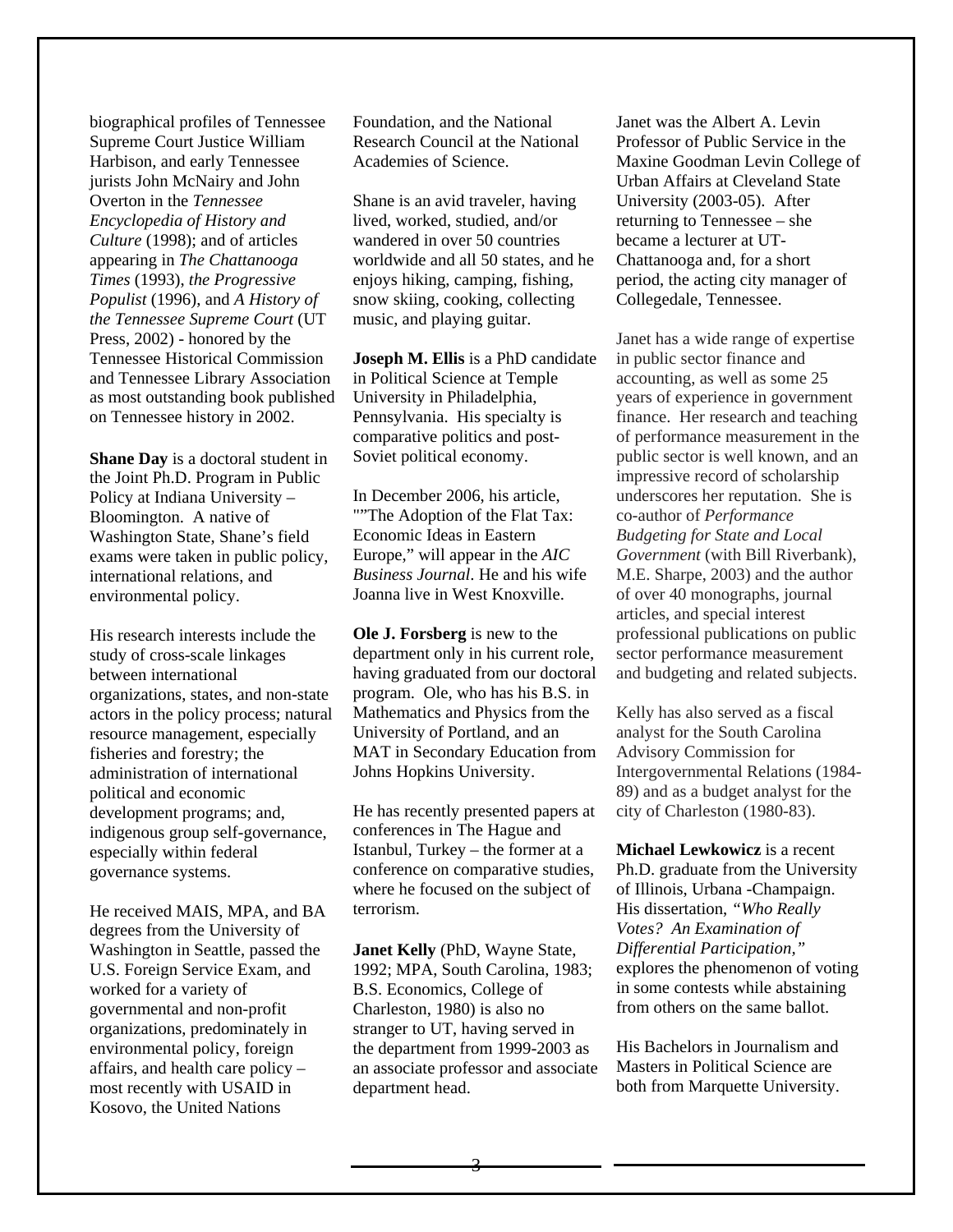When he has spare time, Michael watches TV and DVDs of his favorite shows. Michael is also a huge music fan of hard rock, with a CD (and cassette) collection "large enough to start his own store."

**Sam Whitt** received his Ph.D. from Vanderbilt University in August 2005. His research focuses on institutions and social conflict with an emphasis on experimental methodology and fieldwork. His fieldwork has been conducted in Russia, Bosnia, and most recently – with Hurricane Katrina evacuees living in Houston, Texas.

no success." He first retired in 1987 from the U.S. Department of the Interior after 30 years of career **Larry M. Lane** *is a continuing lecturer in the department* but remains new to many – since his busy schedule permits him to only teach *one* class per semester. His doctorate is from Virginia Tech. Prior to coming to UT, Larry "tried retirement a couple of times, with federal service. At that time, he was Deputy Director of Personnel for the Department and a member of the Senior Executive Service.

Larry has served as Assistant Professor of Management in the business administration program at American University. In 1997 he was appointed Visiting Professor of Public Administration at Virginia Tech's northern Virginia campus, serving there until 2004.

Judith volunteer with the Covenant For three years, he served as Adjunct Professor of Education Administration at Shenandoah University in Winchester, VA. He continues to write book chapters and journal articles on public service issues. He and his wife,

Parks. They are active members of Westminster Presbyterian Church where Judith sings in the choir and Lawrence in a production of *Romeo* hospice program and Knox County Larry recently appeared as Friar *and Juliet*.

# **Former Faculty Member April h Morgan Appointed Researc Fellow**

*d National Conflict, Ethics, an* A labama, the goal of this new center is to expand relationships between civilian universities and the Defense Department. Fellows command and staff colleges, and **April Morgan**, who left the Department at the end of AY 2005- 06 has been appointed a research fellow for the *Center for International Law of Armed Military Strategy.* Headquartered at Maxwell Air Force Base, are drawn from within Air University, other war colleges and the academic community.

several projects, two of which are *rans* entitled *How U.S. Military vete* April will undertake research on *experience war as just*, and *What Just War Means to Al-Qaeda*.

# **Professor Zhong Named Director of Center for International Education**

Abroad Office, and the Offices of International Student Services and Inte rnational Scholar Services. **Professor Yang Zhong** has been appointed *Interim Director* of the Center for International Education (CIE). CIE is in charge of the International House, the Programs

As interim director, Dr. Zhong will work with UT faculty,

important task that will benefit all students, staff, and administrators to provide leadership for CIE as it seeks to promote, expand, and enhance the university's wellpublicized efforts in international education and scholarship. He will also assist in recruiting a permanent CIE director this coming year - an university constituencies.

# **Fitzgerald Appointed Fellow in Baker Center for Public Policy**

the Center, designs companion co urses to conferences, and serves as liaison with the Department. Professor **Michael Fitzgerald** has been appointed as the first *Senior Teaching Fellow* at the Howard H. Baker Center, Jr. Center for Public Policy. In this capacity Fitzgerald assists in the academic direction of

Before his appointment in July, taught a companion seminar for the Library focusing on books read in teaching a seminar on health care *cy* course to this fall's *Health Poli* Forum, which will be co-hosted by the Baker Center and Mayo Clinic. Mike served on the planning committee and participated on the program for the Baker Center-Churchill Archives Centre International Conference on the Anglo-American Alliance. He conference and conducted public discussions at Knox County the course. Mike is currently issues and policy as the companion

# **e Director for City of Knoxvill Lyons Continues as Policy**

Professor Bill Lyons continues to serve as Senior Director of Policy Development for the City of Knoxville. This is his third year in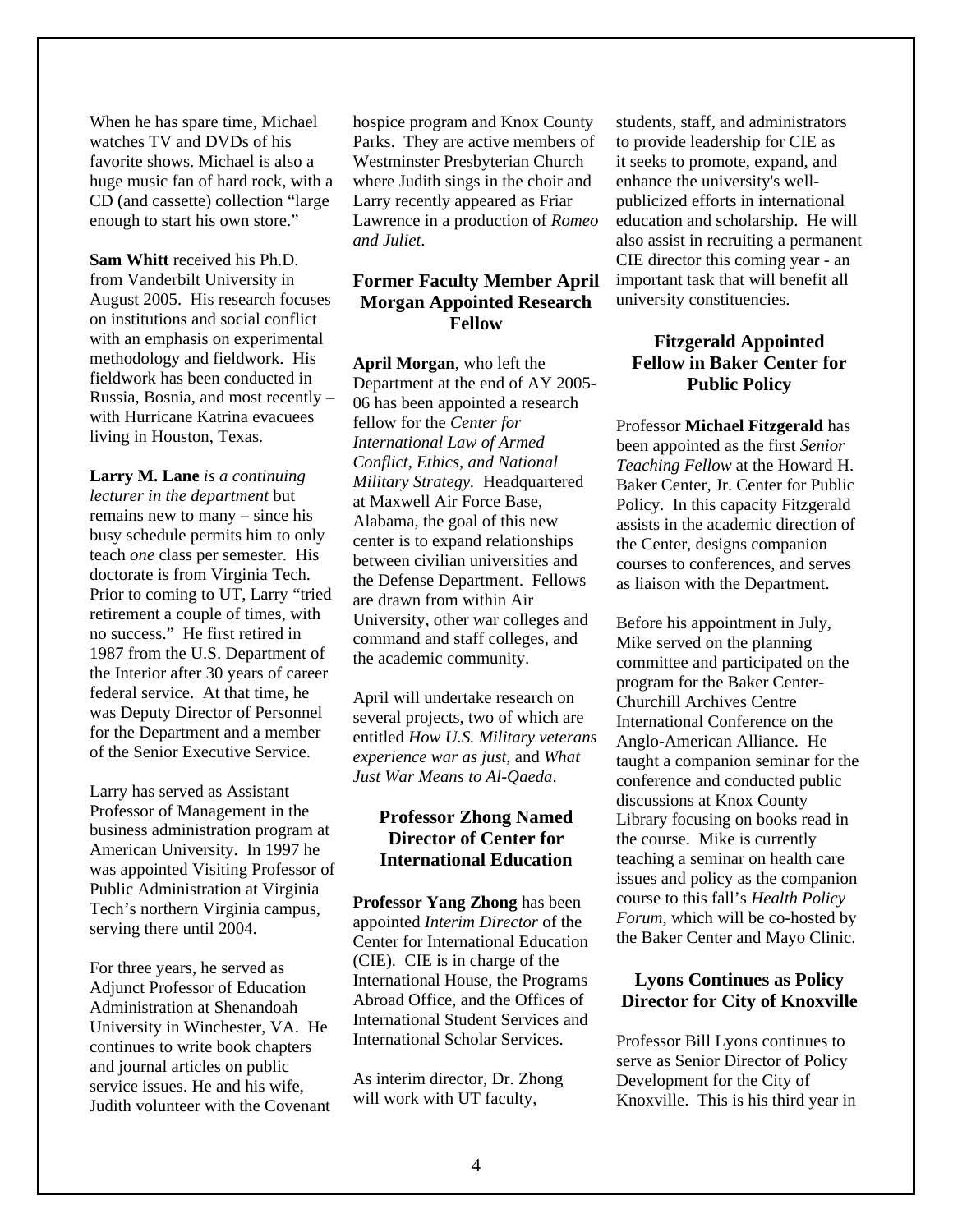this position where he serves under Mayor Bill Haslam. The mission of the department is to enhance the climate for quality growth of bu siness through strategic involvem ent of appropriate development of incentives and the organizations, individuals and the public in policymaking.

# **Foreign Travel Supports Department Members' Research**

Professor David Feldman traveled to Beijing and Shanghai, China in adaptive management of natural School in Beijing and spoke with faculty at Renmin University on wa ter resources policy. In Shan ghai, he spoke with local business and government officials on regional environm ental issues. July. He gave an invited lecture on resources at the Central Party

**Professor Nathan Kelly** traveled to Luxembourg for the Luxembourg Income Study summer seminar in the analysis of cross-national income inequality data with funding from a Chancellor's Professional Development Award.

Venezuela for 3 months during the than two-dozen interviews and gathered data from government, political party and newspaper **Professor Jana Morgan** received a Professional Development Award from the University of Tennessee to conduct field research in summer of 2006. During her time in Venezuela, she conducted more archives. The research will contribute to the completion of a book manuscript entitled "Bankrupt Representation: Venezuela's Party

System Collapse in Comparative Perspective."

Professor Jana Morgan was also invited to be part of a research team headed by Mitch Seligson and the Latin American Public Opinion America during summer 2006. Professor Morgan and Rosario Project at Vanderbilt University. The team received several large grants from USAID to conduct public opinion surveys in Latin Espinal of Temple University are in charge of designing and analyzing the survey conducted in the Dominican Republic.

**Will Jennings** will co-lead a group from the Sudan Action Team of the Holston Conference of the United teacher education and recreational second of four teams to assist with the maintenance and building of an educational center for victims of Methodist Church to assist with therapy in the Southern Sudan city of Yei. The group will be the the nearly thirty year Civil War in Southern Sudan.

. of the University of Nottingham among Chinese peasants at School University, Shanghai, China on September 9, 2005. **Professor Yang Zhong** was invited to be an External Research Associate by China Policy Institute Professor Yang Zhong was invited to give a talk on democratic values of International Affairs, Fudan

China," from June 24-25, 2006 at **Professor Yang Zhong** presented his paper "Dissecting Chinese County Government" at an invited international symposium "The Development of the Non-state Sector, Local Governance and Sustainable Development in

Zhejiang University in Hangzhou, China.

overseas Chinese observers at the Conference (equivalent to the U.S. **Professor Zhong** was one of 27 annual meeting of the Chinese People's Political Consultative Senate) in March 2006 in Beijing.

Professor Zhong was also the keynote speaker of the World *Affairs Conference* at Abraham Baldwin College between March 31 and April 1, 2006.

## **Faculty Direct, Work With Interdisciplinary Programs**

**Professors Mike Fitzgerald, John** programs (IDPs) this year. **Scheb, and Yang Zhong** are directing three of the College of Arts & Sciences' Inter-disciplinary

**P rofessor Fitzgerald** begins his th ird year as director of the American Studies Program. sociology. Undergraduates may major or minor in the program, which features coursework in political science, anthropology, economics, English, geography, history, and

Professor Scheb is in his final year as director of the Legal Studies variety of pre-law and criminal Studies Program this fall. Program. The program offers a justice related classes. Finally, Professor Zhong has begun directing the university's Asian

Graduate Seminar course taught by Dr. Susan Speraw, Director of the *Graduate Program* in the Meanwhile, lecturer **Hidetoshi Hashimoto** gave a lecture on "Human Rights" in summer *Homeland Security Nursing*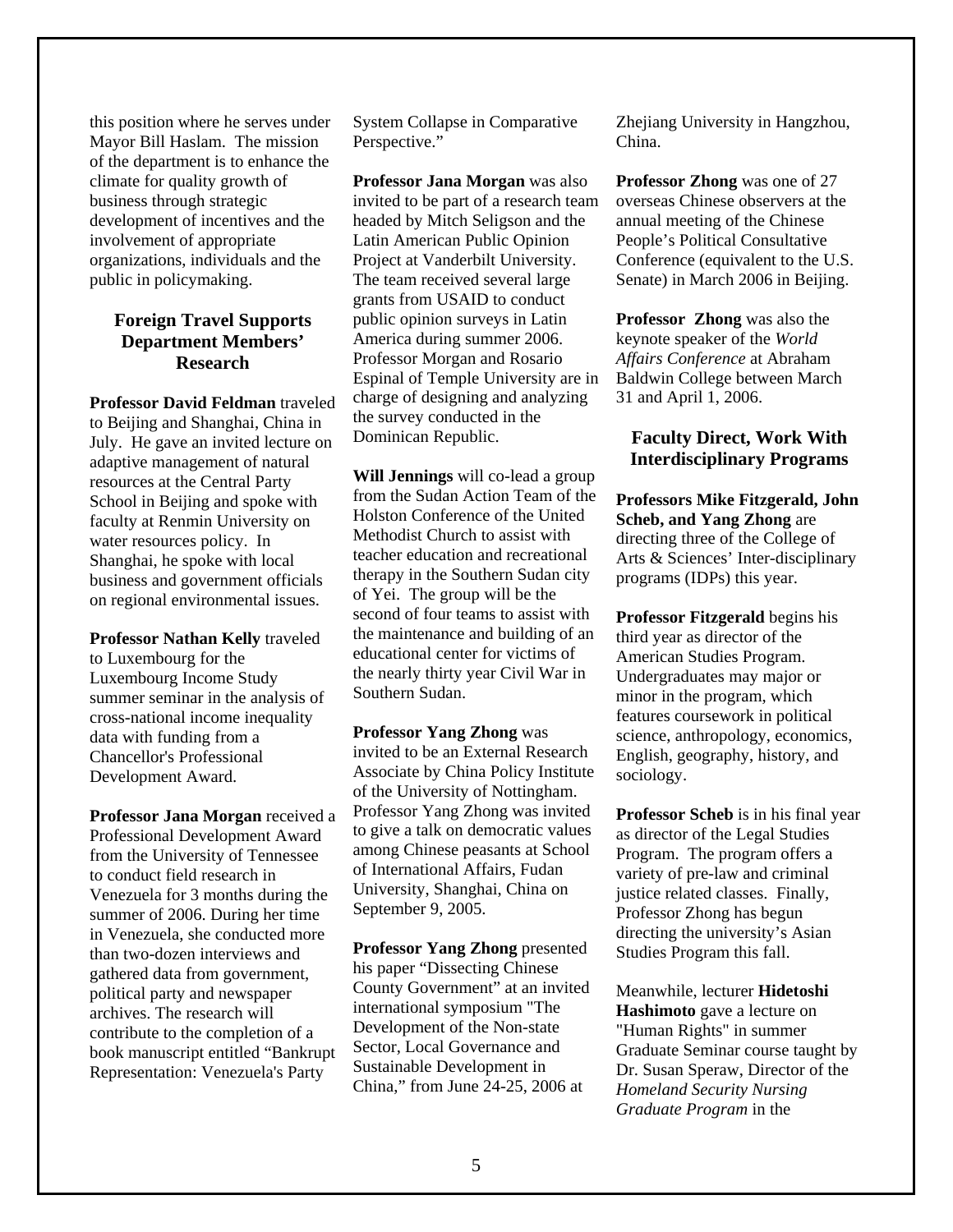University of Tennessee's Colleg e of Nursing.

# **Scheb Receives Alumni Teaching Award**

from the UT National Alumni Association as one of UT's best Professor John Scheb was awarded a 2005-06 Alumni Teaching Award teachers.

# **Feldman continues as Scholar-Appointed to NOAA Board in-Residence for TDEC,**

Environment and Conservation. In this post, he is leading an effort to principal air and water quality, land u se, and waste management hallenges and the strategies c **David Feldman** continues to serve as the first Scholar-in-Residence for the Tennessee Department of produce a *State of the Environment*  report that will depict Tennessee's needed to address them. The report is due for release in early 2007.

intended to predict the impacts of The CCSP is a part of the National Oceanic and Atmospheric which Feldman will be working is In September 2006, **Feldman** was appointed to a U.S. Climate Change Science Program (CCSP) program responsible for producing a series of reports on the usefulness of decision support systems climate change on water resources. Administration. The team with comprised of natural scientists, engineers, and social scientists.

#### **Lecturers Advise Student Organizations**

Three lecturers will serve as advisors to UT student organizations this year. **Will** 

faculty advisor to the UT chapter of the College Democrats of America while Lori Riverstone fills the sam e role for the UT College Republic ans. Meanwhile, **Jim Gilchrist** has taken over leadership department's honors society. **Jennings** continues to serve as of Pi Sigma Alpha, the Thanks Will, Lori, and Jim!

# **Closer ties forged between Baker Center, Department**

science department have unveiled a integrate their units faculty and staff efforts in research, education, an d public service. **Allen Lowe**, Director of the Howard H. Baker, Jr. for Public Policy and members of the political series of initiatives designed to

A new biannual journal exploring of students and will be overseen by **Michael Fitzgerald** as Faculty Center Director, with an Advisory Board composed of academics and opportunity to receive course credit practical policy solutions to compelling local, state, national, and international issues, the *Baker Policy Journal (BPJ*) will offer its inaugural edition in June 2007. The BPJ will be produced by a student editorial board consisting Editor and **Allen Lowe**, Baker professionals associated with the Center. In addition to competing for publication of their research articles, students will have the for their work on the BPJ through the Department.

teach companion courses to the late **Will Jennings**, Lecturer in Political Science, and **Mike Fitzgerald** will Spring 2007 Baker Center conference on American Engagement in Africa in the  $21<sup>st</sup>$ 

*Distinguished Fellow* **Thomas P. . Barnett.** Dr. Barnett is an **M** *p*. of *The Pentagon's New Ma* Century. These courses will be team-taught with *Baker Center*  international consultant who specializes in national security strategy and the best-selling author

designated political science courses and public policy. Mike Fitzgerald would serve as Faculty Advisor to community activities during their Brown, Assistant Director of the Creation of a *Baker Center Learning Community* for incoming freshmen and sophomores who would live in a designated area of a residence hall and enroll in has been proposed. The center would emphasize civic engagement the students who will be encouraged to become involved in UT career and later remain active in civic affairs. If approved, recruitment of students will begin in the spring and the learning community would begin in Fall 2007. A special course by **Fitzgerald** and **Nissa Dahlin-**Baker Center on *Citizenship, Civic Engagement, and Community* is being offered spring 2006.

are conducting a research project building a Baker Center data attitudes, and civic involvement of **John Scheb** and **Mike Fitzgerald**, involving the survey of student political attitudes and civic engagement at UTK and other public and private colleges in the state and region. This survey, which will be administered annually, will contribute to archive for the longitudinal study on political socialization, political teens and young adults.

integration into a national network In addition to providing data for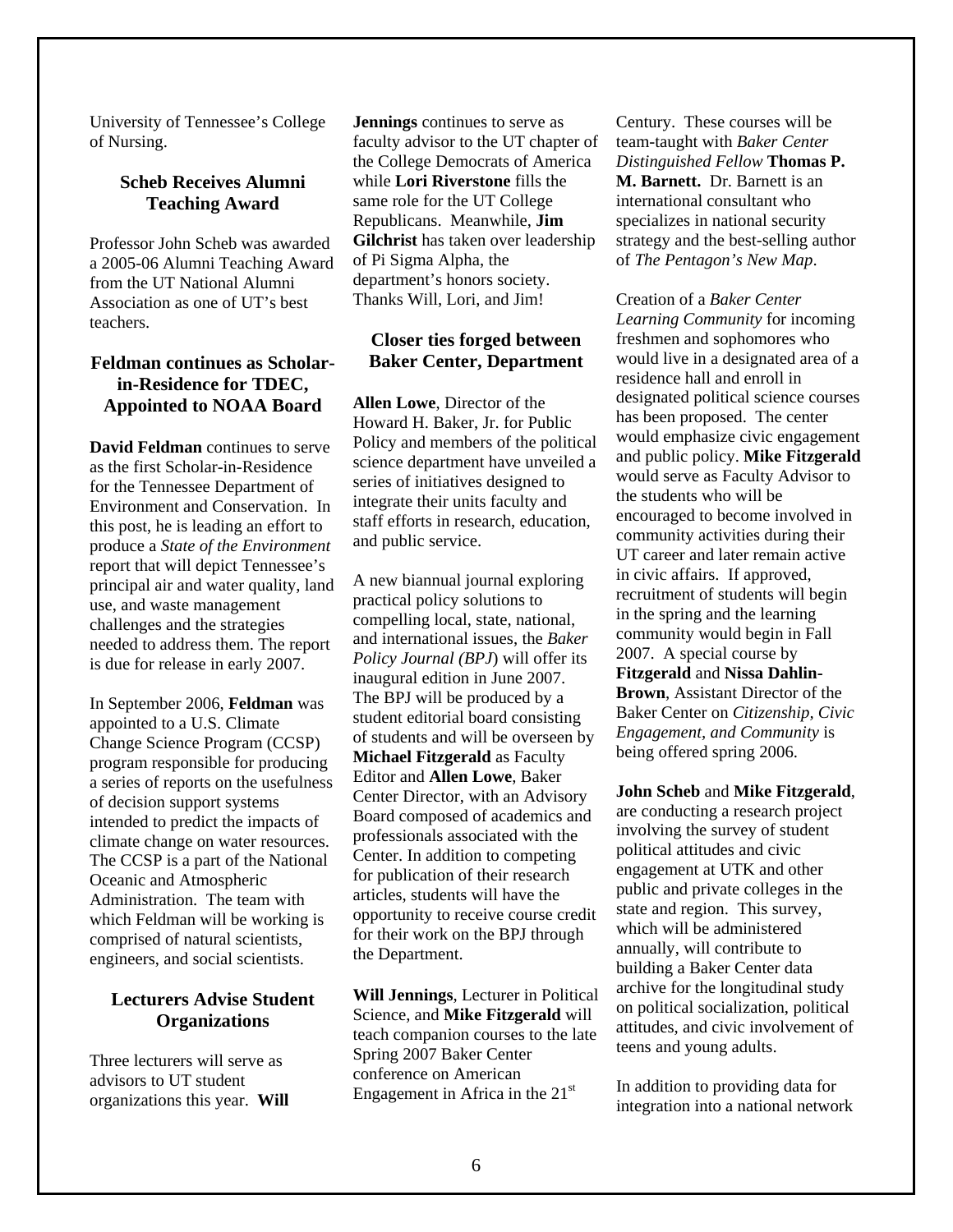of organizations studying the socialization, political value s and civic activities of young peopl e in America, this archive should facilitate the better design of civics coursework, internships, and service-based learning.

# **e New UT Institute for Secur and Sustainable Environment Recruits Jepson, Tonn**

Group  $(SDRG)$  – is meeting this fall to discuss ways to focus on b etter understand the fundamental chall enge. Questions that faculty involved in this effort from across social (equity), environmental A new research initiative led by Professor **Ed Jepson** – the Sustainable Development Research inter-disciplinary collaboration to nature of the sustainability campus will explore include how (ecology), and economic (production and consumption) issues are important in the advancement of sustainability as a community development strategy.

(ISSE) initiative and is organized Sustainability program area headed stainability.html). SDRG will help increase awareness of opportunities of expertise. For more information, This group is an offshoot of the University's *Institute for a Secure and Sustainable Environment* under the Environmental by another member of the department, **Bruce Tonn** (http://isse.utk.edu/sustainability/su for funding, resources, and sharing contact Professor Jepson.

# **Legislative Internship Folz Directs Tennessee**

Professor **David Folz** is continuing to serve as Coordinator for the UT

program provides UT students the opportunity to work for state sena tors and members of the gene ral assembly in Nashville. Last year, UT selected 6 Alumni State Legislative Interns to work Reviews and Essays Editor for the State Legislative Internship Programs for the General Assembly for the 2006-7 academic year. The Interns to work with members of the Knox County Delegation and 5 with standing committees in the State House and Senate. **Professor Folz** also continues to serve as the *State and Local Government Review* published by the Carl Vinson Institute at the University of Georgia.

# **o special posts; Pat Freeland t Gorman, Nownes continue in head MPA Program**

continue to serve as Coordinator of Professor **Anthony Nownes** will continue to serve as the d epartment's undergraduate a dvising coordinator. **Pat Freel and** will serve as Interim Director of the Department's Professor **David Houston** who served as director the past three Houston for his efforts – and our continued thanks are extended to Professors Nownes and Gorman. Professor **Robert Gorman** will Graduate Studies for the Department this year, while Masters of Public Administration (MPA) Program – taking over from years. Our thanks go to **Professor**

# **STUDENT NEWS**

# **e Institute for Public Servic MPA students intern with UT**

Seven MPA students recently completed local community-related

Advisory Service (MTAS) and County Technical Advisory Service  $(CTAS)$  – both of which are In stitute for Public Service (IPS). public service internships with UT's Municipal Technical divisions of UT's statewide

**Scott Robinson and Abe Whaley** worked in a several IPS activities Alcoa, Clinton, Morristown, and MTAS and CTAS consultants or **Reem Abdelrazek, Scott Grammer, Lauren Harding, Wade Jenkins, Jelena Lazic,**  during summer 2006. While four of them shadowed city managers in Sevierville, Tennessee, the remaining three worked with with IPS leadership programs.

**Roger Campbell**, assistant city manager for Maryville noted that the IPS internships "provided experience from animal control to zoning" that was invaluable to the MPA students, particularly since relationships among city departments are among the dynamics they learned. Stated Campbell: "You can never get enough communication, human resource, and interpersonal skills."

– "Shadowing is an integral part of One of the strongest endorsements of the program's value was provided by MPA student **Lauren Hardin** who worked in Morristown preparing students for the job market. A candidate is more competitive if they have experience. . . . from an internship.

# **on first masters course Department introduces state's managing small cities**

Led by Professor **David Folz**, and assisted by UT's Municipal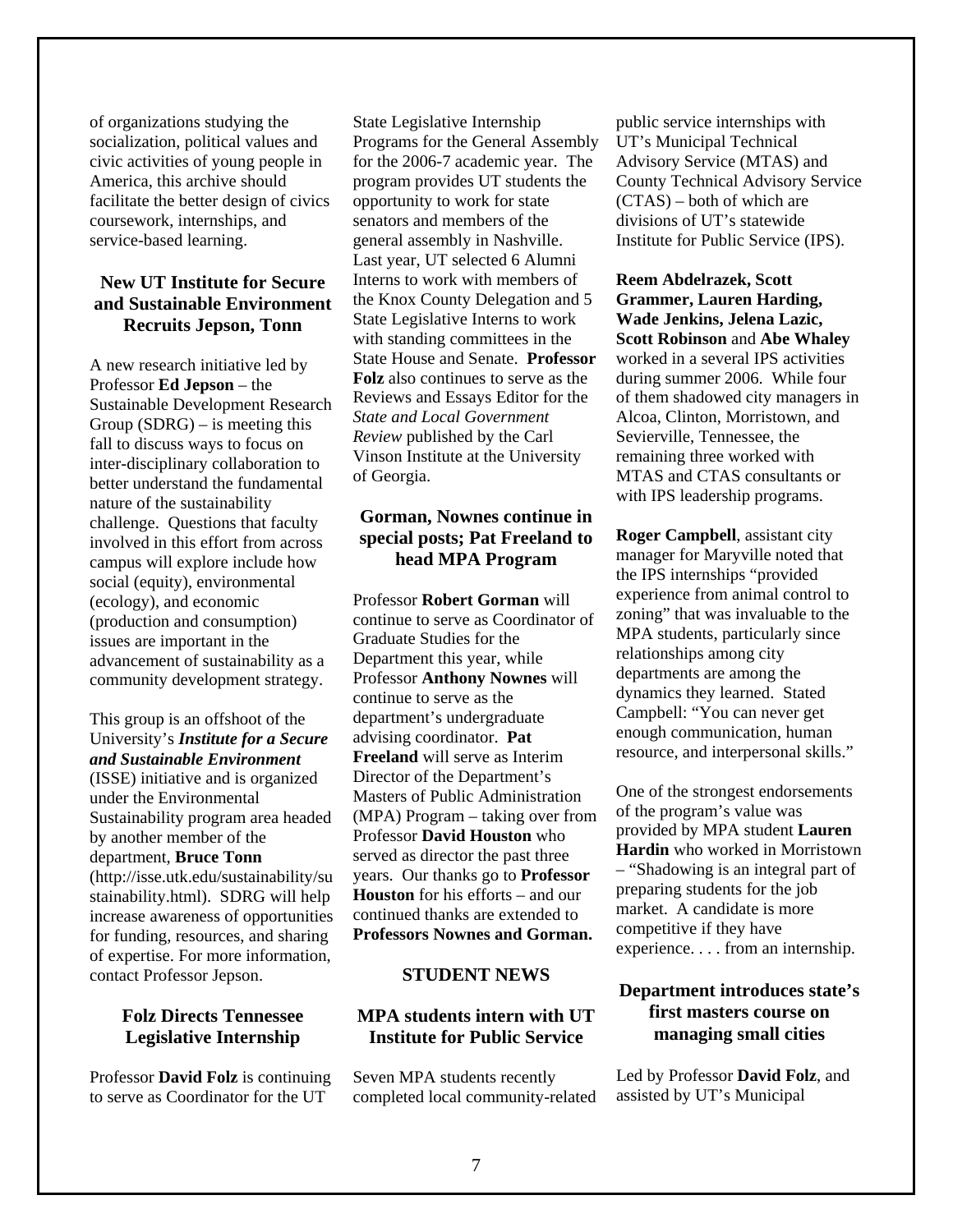Technical Advisory Service or MTAS, students in Politic al Science 562 – Public Management, are learning how to become skilled, managers. Professor Folz has redesig ned his 562 course in the MPA program to focus on training Training Consultant, have helped , charters, finance, risk management ethical, and professional public the city managers of the future. Bob Schwartz, MTAS Executive Director, and Sally Thierbach, arrange for seven MTAS consultants to share their expertise on local government functions and services in sessions that cover city personnel, planning, public works, legislative issues, grant-writing and police and fire protection.

MTAS Consultants who lecture for the class include Mike Tallent, Al Major, Richard Stokes, Rex Barton, Sharon Rollins, Gary West and Melissa Ashburn. MPA students who complete the 562 Public Management course are prepared to compete for MTAS Internships in Municipal Management during the summer semester.

#### **Grad Students Present Research at National Meetings**

Professor Yang Zhong presented conference of Association of Chinese Political Studies (USA) at the U niversity of Louisville, Graduate student **Bo Li** and their paper entitle: "The Internet and Political Participation in China" at the19th annual Kentucky April 1-2, 2006.

During summer 2006, recent Ph.D. graduate **Ole J. Forsberg** visited the Netherland royal city, The Hague, to speak at the annual meeting of the *Comparative*

between the political ideology of the the head of government and activity of the nationalist-separatist consistently feels that right-leaning governments are more capable in handling the terrorist threats, the g groups tend to be less active durin *Interdisciplinary Studies Association* on the relationship terrorist groups within that state. During the talk, **Dr. Forsberg** relayed that, while the public nationalist-separatist terrorist left-leaning governments.

Political Science) and **Florian Gast** discussion related to "Regionalism *dministration* in Athens, GA in *A* Kenehan, and Brandon Waite, is currently under review at the **Brandon Waite** (Ph.D. student in (Master's of Urban Planning student) presented "The Case for Regional Climate Change Adaptation Planning" in a panel and Public Policy" at the *South Eastern Conference for Public*  September 2006. The paper, authored by **Bruce Tonn, Jared Ball, Florian Gast, Sarah**  journal *Climate Change*.

#### Yates Fellowships awarded to **two doctoral students**

**Ole Forsberg** was awarded the the 2005-2006 academic year. He separatist terrorism and to present his findings at conferences from Dieg o and Albuquerque. Yates Dissertation Fellowship for used the \$15,000 award to further his studies into nationalist-Istanbul and The Hague to San

**Kimberly Douglass** was awarded the Yates Dissertation Fellowship for the 2006-07 academic year for her research on Post-materialism

and natural resources conflict in developing nations.

#### **Spring Honors Banquet Recognizes Students, Faculty**

*t Alpha/Beta Zeta Chapter banque* held on April 19<sup>th</sup> at the former University Club on Neyland Drive. The annual banquet provides an o pportunity for the department to showcase its outstanding students, and for students to honor professors who have been instrumental to their Several students and faculty members were recognized at the Department's *annual Pi Sigma*  success.

Among this year's special guests in member with Congressman Jimmy Duncan's office. attendance were Dean **Bruce Bursten** of the College of Arts & Sciences, U.S. District Court Judge**Thomas Varlan** – a member of the department's Board of Visitors, and **Scott Fisher**, a staff

This year, the banquet honored new departmental honorees, and the UT Sigma Alpha, the national political Pi Sigma Alpha initiates, other Mock Trial team. The following students were inducted into **Pi** science honorary:

William Clayton Badger Daniel Hart Angela Huisingh Elizabeth Buckner Lauren Byrd Jesse Cragwall Lindsey Daugherty Cody Farmer Tyler Gates J. Wesley Hall Jason F. Hicks Holly Holmes Lara Kuhnert Ryan Lacey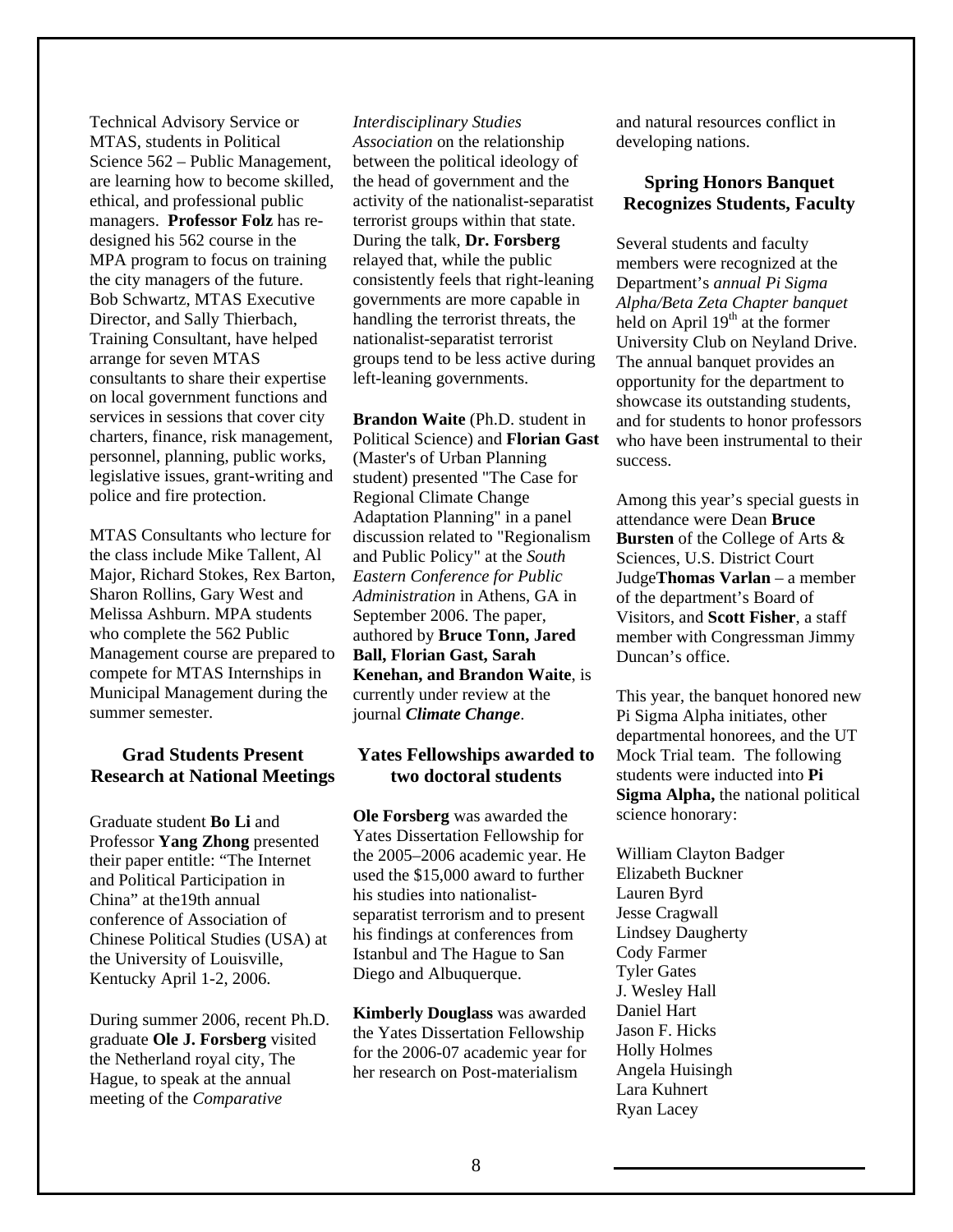Lindsey Lovingood Richard Martin Jessica MacAllister Katie McClanahan Amber Sheets Andrew Shibley Ashley Miller Brandi Moussa Morgan Neger Katie Powell Ryan Scarfe Lauren Sutterfield Bela Trimmel Wade Tosh Heather Webster Nathan Ziper

#### **Scholarship** winners at this **included – year's banquet**

#### *ther Scholarship-Edgar G. Guen* \$250/semester

Courtney Seiler Stefanie Bowen

#### *holarship – Ruth Stephens Sc* \$500/semester

Ramune Matuliauskaite-Morales Milda Mataciunaite-Boyce

\$1000 award – Fall 2006 Susan Turner

*rd Arnett Elliot Awa* - \$600 Laura Amber McCrae

*James O. and Minnie Elliot Scholarship* Amber Sheets - \$600/semester Jared C. Smith - \$1200/Fall 2006

*Vernon Iredell IR Award* Amit Patel - \$400/semester

#### *Ruth Stephens Award*

Lindsay Lovingood - \$800/S pring 2006

**Professor Mike Fitzgerald** w as designated th e Outstanding Association. Professor for 2005-2006 by the Political Science Graduate Student

#### **Recent Faculty and Student Publications**

"Congressional Opposition, the Economy, and U.S. Dispute Initiation, 1946-1994." *Journal of Conflict Resolution* 50: 463-483. **Professor David Brulé.** 2006.

Harvey Starr, ed. Approaches, *In ternational Politics: Crossing*  Boundaries. New York: Palgrave **Brulé, David J.** and Alex Mintz. 2006. "Blank Check or Marching Orders? Public Opinion and the Presidential Use of Force." In *Levels and Methods of Analysis in* Macmillan: 157-172.

London: Taylor & Francis: 152-Mintz, Alex, John T. Chatagnier and **David J. Brulé.** 2006. "Being bin Laden: An Applied Decision Analysis Procedure for Analyzing and Predicting Terrorists Decisions." In Ami Pedazhur, ed. *Root Causes of Suicide Terrorism The Globalization of Martyrdom* 178.

Professor Ian Down published two and "Eugene V Debs", in Otis H. entries: "Communist Party USA" Stephens, Jr. and John M. Scheb III, (Eds), (2006), *Encyclopedia of American Civil Rights and Liberties* (Greenwood Press, Westport, CT).

Collective Actions that Impact the Environment: Alleviating Water **Professor David Feldman**. With Robert E. Jones and Aaron Routhe. 2005 (December). "Using Theory to Understand Public Support for

Supply Problems in a Non-Arid Biome," *Social Science Quarterly* 86 (4): 874-897*.* 

#### **Professor David Feldman**

(Forthcoming, 2007). *Water Policy* Baltimore, Maryland: Johns Hopkins University Press. *for Sustainable Development.*

#### **Professor David J. Houston**.

*l* Time, Blood and Money," *Journa h of Public Administration Researc* 2006. "Walking the Walk of public Service Motivation: Public Employees and Charitable Gifts of *and Theory* 16 (1): 67-86.

**rofessor David J. Houston and P** Katherine E. Cartwright. 2006. "Spirituality and Public Service," *Public Administration Review*.

**n and Professor David J. Housto illiard E.** Richardson. 2006. "Safety Belt Use and the Switch to 1993," American Journal of Public Primary Enforcement," 1991- *Health* 96 (10).

Lilliard E. Richardson. 2006. "Reducing Traffic Fatalities in the American States by Upgrading Seat ) *Analysis and Management* 25 (3 **Professor David J. Houston and**  Belt Use Laws in primary Enforcement," *Journal of Policy* 

**d Patricia K. Freeman, and Davi** "How Naked is the Public Square? Implications for Public dministration," *Public*  A **Professor David J. Houston, L. Feldman.** 2007. (forthcoming). Religion, Public Service and *Administration Review.* 

Theories: The Ins and Outs of Lagged Dependent Variable **Professor Nathan Kelly.** 2006. "Dynamic Models for Dynamic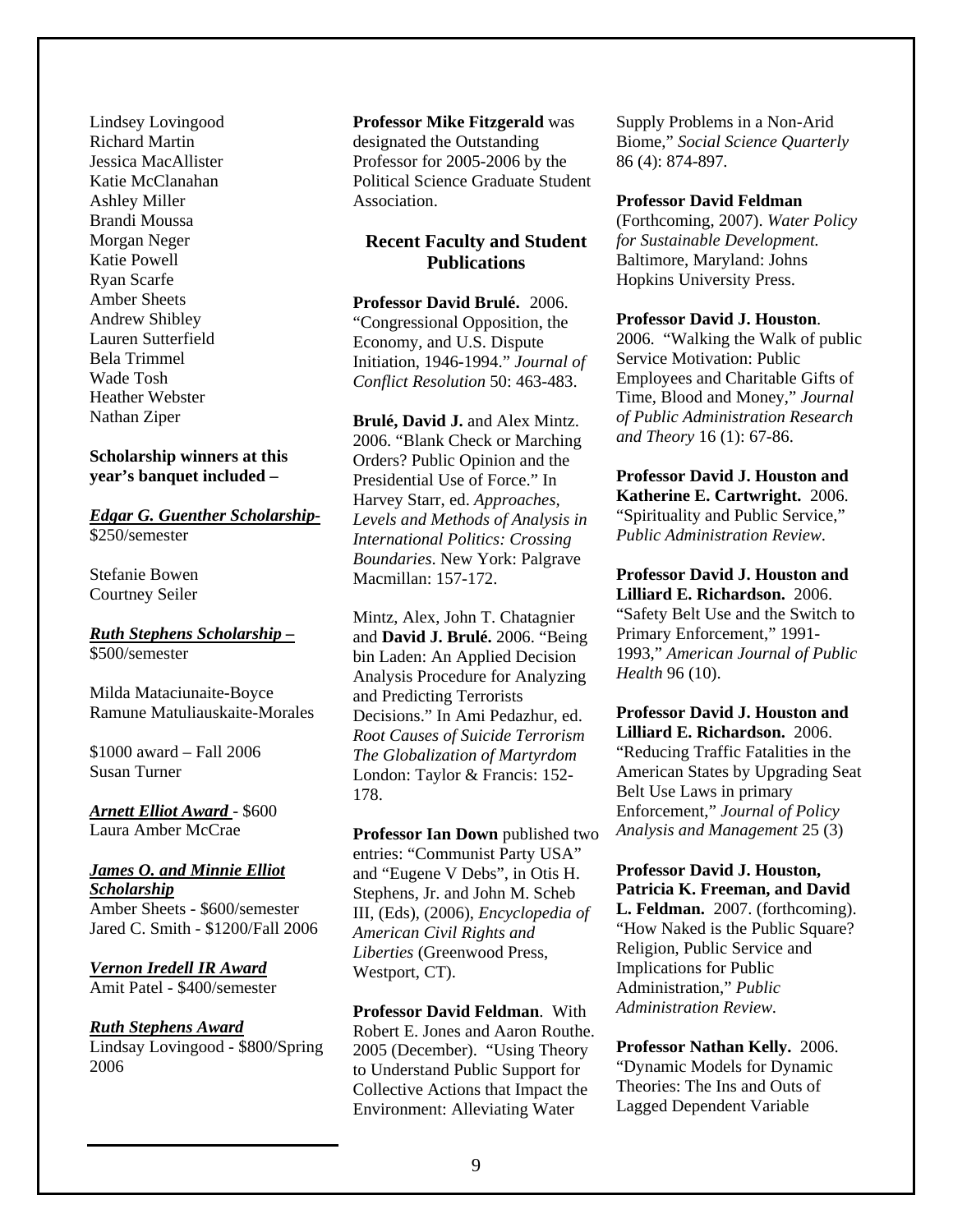Models." (With Luke Keele). *Political Analysis* 14(2), 186-205.

**Professor Jana Morgan** has ha d an article accepted for publication in *Latin American Research Review*, the primary peer-reviewed publication of the Latin Amer ican Studies Association. Entitled "Partisanship During the Collapse of the Venezuelan Party Sy stem," it will appear in early 2007.

Professor Jana Morgan published an article titled "Performance Still Temple University and Jonathan Comparative Politics in March public support for democracy in the Matters: Explaining Trust in Government in the Dominican Republic" with Rosario Espinal of Hartlyn of the University of North Carolina at Chapel Hill in 2006. (The article is part of a research program concerning Dominican Republic).

#### Professor Anthony **J.** Nownes'

book - Total Lobbying: What *Lobbyists Want and How They Try to Get It*, will be published by Cambridge University Press, September 2006.

**Kara Stooksbury** of Carson-Newman College, just completed *Civil* the *Encyclopedia of American* Greenwood Press, September 2006. **Professors John Scheb** and **Otis Stephens,** along with Professor *Rights and Liberties*, a threevolume set published by

also finished the fourth edition of Wadsworth Publishing Company in **Professors Scheb** and **Stephens** *American Constitutional Law*, which will be published by 2007.

**Professor Yang Zhong's** co-edite d book (with Shiping Hua) *Politica l Civilization and Modernizatio n in China: The Political Context of China's Reform* came out in spring 2006.

#### **Professor Yang Zhong's couthored article (with Bo Li**) **a** "The Internet and Political

chapter in Shiping Hua edited book *Challenges and Opportunities* to be published by Palgrave-Macmillan. Participation in China" was accepted to be published as a *China in the 21st Century:* 

# **Assorted conference papers by Faculty**

the Midwest Political Science Association, April 2006, Chicago, **Jana Morgan.** "Party System Transformation: Conceptualizing the Venezuelan Case." Paper presented at the annual meeting of Illinois.

Traditionalism and Latino Politics **Jana Morgan**. "Religious in the United States." (with Nathan J. Kelly). Paper presented at the XXVI International Congress of the Latin American Studies Association, March 2006, San Juan, Puerto Rico.

**an Down.** Presented the paper **I** also chaired the panel "States' Responses in Adjusting to . Globalization" at the same meeting "Economic Openness, Economic Volatility, and the Compensation Hypothesis of Welfare State Development" at the 2006 annual meeting of the American Political Science Association, Philadelphia, PA. He

**Ian Down** chaired the panel "Identity, nationalism an d multilevel governance" at the conference Parties, Identity, and Multilevel Governance, co-North Carolina, Chapel Hill, at , UNC-Chapel Hill, April 28-30 below and beyond the central state" sponsored by Vrei Universiteit Amsterdam and the University of 2006. He also served as discussant on the panel "Multilevel governance in comparative perspective: authority dispersion at the same conference.

#### **Pat Freeland** and **David Houston** presented a paper at the 2006 Midwest Political Science meeting, "Public Perceptions of the Proper Role of Religion in Politics."

**Pat Freeland** and **Deborah Carroll** presented a paper at the 2006 SECOPA meeting: "Determinants of Fiscal Home Rule."

#### on human rights by Harvard's Yenching Library, the Asia/Pacific Michigan - Asia Library. He **Hidetoshi Hashimoto** was awarded travel grants for research Studies Institute at Duke University, and the University of presented "ASEAN's Turn" at the 102nd *American Political Science Association* meeting in 2006 and was on a panel on Teaching Human Rights organized by the Human Rights Section of APSA.

# **Alumni News**

#### **th Management Fellow – now wi Department of Interior Caissie – former Presidential**

*Jennie Rebekah Everett Caissie* (MPA 2004) has been appointed the Greening Coordinator for